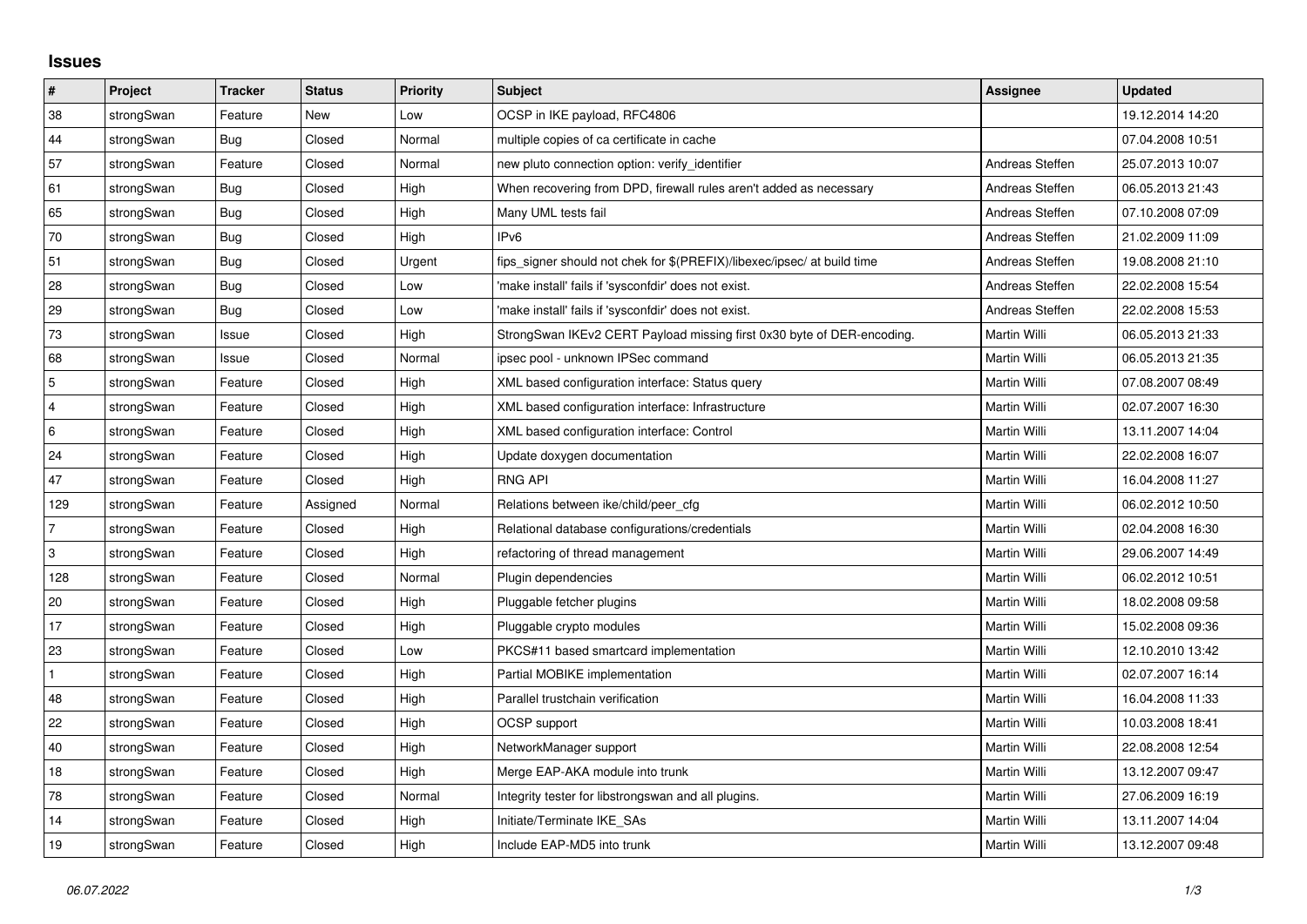| ∦   | Project    | <b>Tracker</b> | <b>Status</b> | <b>Priority</b> | <b>Subject</b>                                                      | Assignee            | <b>Updated</b>   |
|-----|------------|----------------|---------------|-----------------|---------------------------------------------------------------------|---------------------|------------------|
| 15  | strongSwan | Feature        | Closed        | High            | Implement rauthentication using RFC4478                             | Martin Willi        | 30.11.2007 14:55 |
| 60  | strongSwan | Feature        | Closed        | High            | Implement draft-sheffer-ikev2-gtc-00 with PAM password verification | Martin Willi        | 22.08.2008 12:59 |
| 67  | strongSwan | Feature        | Closed        | Normal          | Implement DH groups 22-24                                           | Martin Willi        | 19.04.2010 14:51 |
| 13  | strongSwan | Feature        | Closed        | High            | Implement a modular credential framework                            | Martin Willi        | 15.02.2008 09:36 |
| 16  | strongSwan | Feature        | Closed        | High            | Generic plugin architecture                                         | <b>Martin Willi</b> | 15.02.2008 09:37 |
| 54  | strongSwan | Feature        | Closed        | High            | <b>EAP-Identity Server functionality</b>                            | Martin Willi        | 22.08.2008 12:55 |
| 46  | strongSwan | Feature        | Closed        | High            | DNS resolving for hosts in ike_cfg                                  | Martin Willi        | 09.06.2008 09:34 |
| 100 | strongSwan | Feature        | Closed        | Normal          | Derive traffic selectors from authentication process                | Martin Willi        | 23.07.2010 16:53 |
| 76  | strongSwan | Feature        | Closed        | Normal          | crypto test framework                                               | Martin Willi        | 12.06.2009 11:31 |
| 21  | strongSwan | Feature        | Closed        | High            | CRL support                                                         | <b>Martin Willi</b> | 10.03.2008 18:40 |
| 27  | strongSwan | Feature        | Closed        | High            | Create a database API                                               | Martin Willi        | 19.02.2008 15:16 |
| 39  | strongSwan | Feature        | Rejected      | High            | Configuration support in Manager                                    | <b>Martin Willi</b> | 04.07.2014 11:07 |
| 2   | strongSwan | Feature        | Closed        | High            | Complete MOBIKE support                                             | <b>Martin Willi</b> | 31.10.2007 10:30 |
| 41  | strongSwan | Feature        | Closed        | High            | CFG attribute provider framework                                    | Martin Willi        | 16.04.2008 11:24 |
| 42  | strongSwan | Feature        | Closed        | High            | CFG attribute handler framework                                     | Martin Willi        | 28.04.2009 10:23 |
| 30  | strongSwan | Feature        | Closed        | High            | Certificate caching                                                 | Martin Willi        | 02.04.2008 14:50 |
| 25  | strongSwan | Feature        | Closed        | High            | alternative crypto implementation                                   | <b>Martin Willi</b> | 31.05.2008 09:49 |
| 59  | strongSwan | Feature        | Closed        | High            | Add additinal signal dependent parameter to bus                     | Martin Willi        | 29.07.2008 11:04 |
| 79  | strongSwan | <b>Bug</b>     | Closed        | High            | Windows 7 sometimes fails to verify RSA signatures done by gcrypt   | Martin Willi        | 30.06.2009 12:22 |
| 36  | strongSwan | <b>Bug</b>     | Closed        | High            | strongswan-4.2.0 does not compile with uclibe                       | Martin Willi        | 04.04.2008 13:51 |
| 49  | strongSwan | Bug            | Closed        | High            | starter log directly to terminal                                    | Martin Willi        | 30.04.2009 10:18 |
| 11  | strongSwan | Bug            | Closed        | High            | Show IKE_SA status overview                                         | Martin Willi        | 31.10.2007 10:29 |
| 53  | strongSwan | Bug            | Closed        | Normal          | Printf handler for proposal_t                                       | <b>Martin Willi</b> | 12.06.2008 14:23 |
| 26  | strongSwan | <b>Bug</b>     | Closed        | High            | Port all tools to new crypto/credential APIs                        | Martin Willi        | 21.03.2008 18:04 |
| 50  | strongSwan | <b>Bug</b>     | Closed        | High            | plutostderrlog option missing                                       | Martin Willi        | 11.05.2008 10:10 |
| 58  | strongSwan | Bug            | Closed        | Normal          | Please fix bashism in /src/ipsec/ipsec.in                           | <b>Martin Willi</b> | 16.07.2008 09:08 |
| 66  | strongSwan | <b>Bug</b>     | Closed        | Normal          | patch for alignment buffer on xscale ARM processor                  | Martin Willi        | 14.11.2008 15:35 |
| 214 | strongSwan | Bug            | Closed        | Normal          | OS X lacks sem_timedwait                                            | Martin Willi        | 20.08.2012 17:22 |
| 56  | strongSwan | Bug            | Closed        | High            | New interface for EAP-SIM backend                                   | Martin Willi        | 24.10.2008 10:23 |
| 64  | strongSwan | Bug            | Closed        | High            | MOBIKE with changed NAT mappings                                    | Martin Willi        | 08.10.2008 14:21 |
| 8   | strongSwan | Bug            | Closed        | Urgent          | MOBIKE selects disappearing IPv6 address                            | Martin Willi        | 05.07.2007 09:03 |
| 43  | strongSwan | Bug            | Closed        | High            | missing certificate identity in SQL database causes segfault        | Martin Willi        | 07.04.2008 10:08 |
| 71  | strongSwan | <b>Bug</b>     | Closed        | High            | Improved Acquire handling                                           | Martin Willi        | 20.05.2009 11:54 |